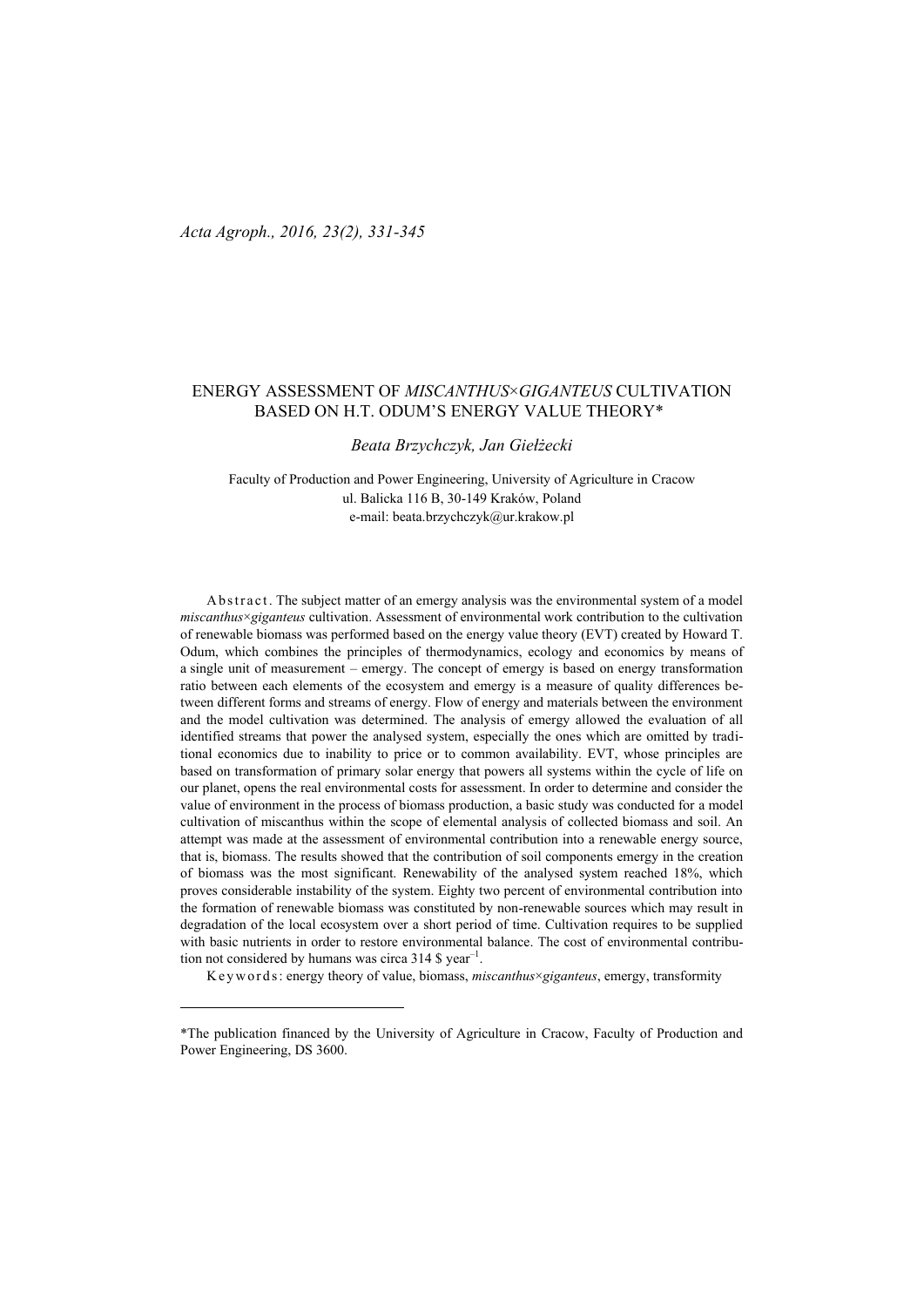### INTRODUCTION

Nowadays, analysis of proper evaluation and management of natural resources forms the basis for sustainability. The system adaptation of values of economics to ecology and an attempt at a realistic assessment of the value of rain, high tide and low tide, energy of waves or wind etc. with an economic tool encounters a lack of understanding of the fact that economy is dependent on processes occurring within the natural environment, while the role of this environment is usually omitted in assessment of the value of natural resources, which leads to a clash. The emergy approach to assessment of natural resources ensures its independence from political and economic systems and supports greater objectivity within the scope of consumption and degradation assessment of natural resources. Free services of natural environment create an invisible foundation supporting societies and economies (Abramovitz 1997, Odum 1983).

One of the core advantages of emergy analysis is the ability to assess the environment, ecological services, technological processes etc. on a common ground based on solar energy unit. The premises for this theory are based on the transformation of basic energy powering all systems within the cycle of life on our planet, combining thermodynamics, ecology and economics, by means of a single measurement unit – emergy. EMA (Emergy Analysis) defines emergy as the amount of total energy used in the past to manufacture a product or service nowadays. It allows to take into consideration and calculate all contributions from nature, those provided by human economics, as well as interdependences and relations between the analysed systems and the environment, providing quantitative data on energy used, consumed, stored directly and indirectly in the manufactured product or service (Brown and Ulgiati 2009, Odum 1983,1996).

The approach based on the emergy value theory goes beyond the classical view on energy within the aspect of potential ability to perform work or obtain heat, creating another parameter which is not a function of state, describes energy from the perspective of its quality and takes the history and transition paths into consideration. The emergy value theory, by means of a universal unit of solar joule (sej), assigns all elements of the system a new value, a measure of the true wealth independent of existing economic systems. Emergy as **em**bodied en**ergy** is the sum of all streams energy in system incorporated or embodied in the system's products. Emergy is measured with the transformity (Tr) coefficient which defines its amount needed to manufacture one unit of production. Transformity also shows the position of an element within the biosphere thermodynamic scale by assigning a given system with a quality level perceived from the point of view of biosphere's dynamics (Brown and Ulgiati 2004, Odum 1983). The theory, which goes beyond the classical foundations of energetics, hierarchises the forms of energy taking their work capabilities on each concentration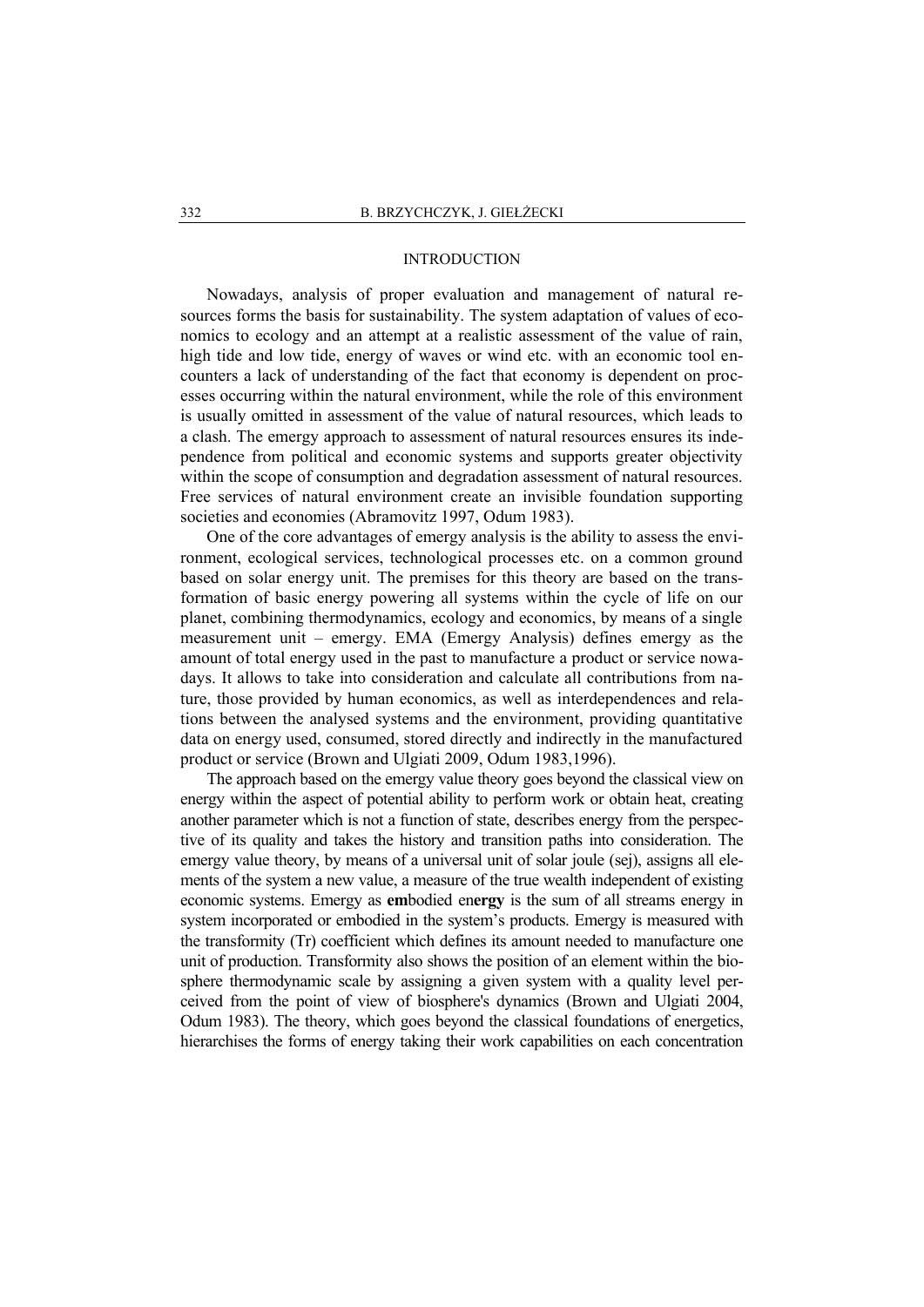level into consideration. Generally accessible dispersed solar energy is characterised with different work capability than the same energy accumulated in the form of biomass. The result is that various forms of energy, such as solar energy, electrical energy, human thought or information show different work capability from the thermodynamic perspective. Determining the trasformity coefficient enables us to receive information on the "quality" of a given form of energy and therefore on transformation of solar energy through subsequent processes into output form of energy (Lefroy and Rydberg 2003). Emergy analysis enables us to determine environmental indices (Cavalett *et al*. 2006): renewability of environment (% R), ability to provide the amount of emergy required by the system (ELR), exchange rate (EER) (Brown *et al*. 2007, Cavalett *et al*. 2006, Lefroy and Rydberg 2003).

## MATERIALS AND METHODS

For evaluation of work expenditure on renewable biomass of miscanthus giganteus, the emergy value theory (EMA) was used. Emergy analysis was executed in three stages. The first one was related to the construction of a diagram identifying all energy flows and storages within the system. The second stage included emergy assessment for the identified resources and energy streams. In the last stage, transformity was calculated and stability of the system was determined by means of environmental indices.

The subject of emergy analysis was the cultivation of power plant – *miscanthus*×giganteus, a perennial plant which belongs to C4 type of plants, characterised by increased  $CO<sub>2</sub>$  absorption and economic water management. The model cultivation was located on the premises of the University of Agriculture in Krakow. The aim of the analysis was evaluation of work contributed by the natural environment through the assessment of primary energy conversion during production process of renewable biomass energy, assessment of contribution and attempt at evaluating this contribution. The assessment method was based on the determination of the amount of environmental energy taken directly and indirectly by the cultivation. Transformity coefficient and energy concentration coefficient at a higher level were calculated and expressed in terms of primary solar energy, that is, the form of energy that drives all environmental systems.

For the purpose of emergy analysis, in order to arrive at reliable data, a number of tests on the basic parameters of the cultivation and soil were performed. Elemental analysis of soil and elemental analysis of biomass was performed. The balance was performed with emergy streams flowing through the system over an annual cycle taken into consideration, as well as with primary solar energy, wind kinetic energy, rain chemical energy, geothermal energy, and soil chemical energy being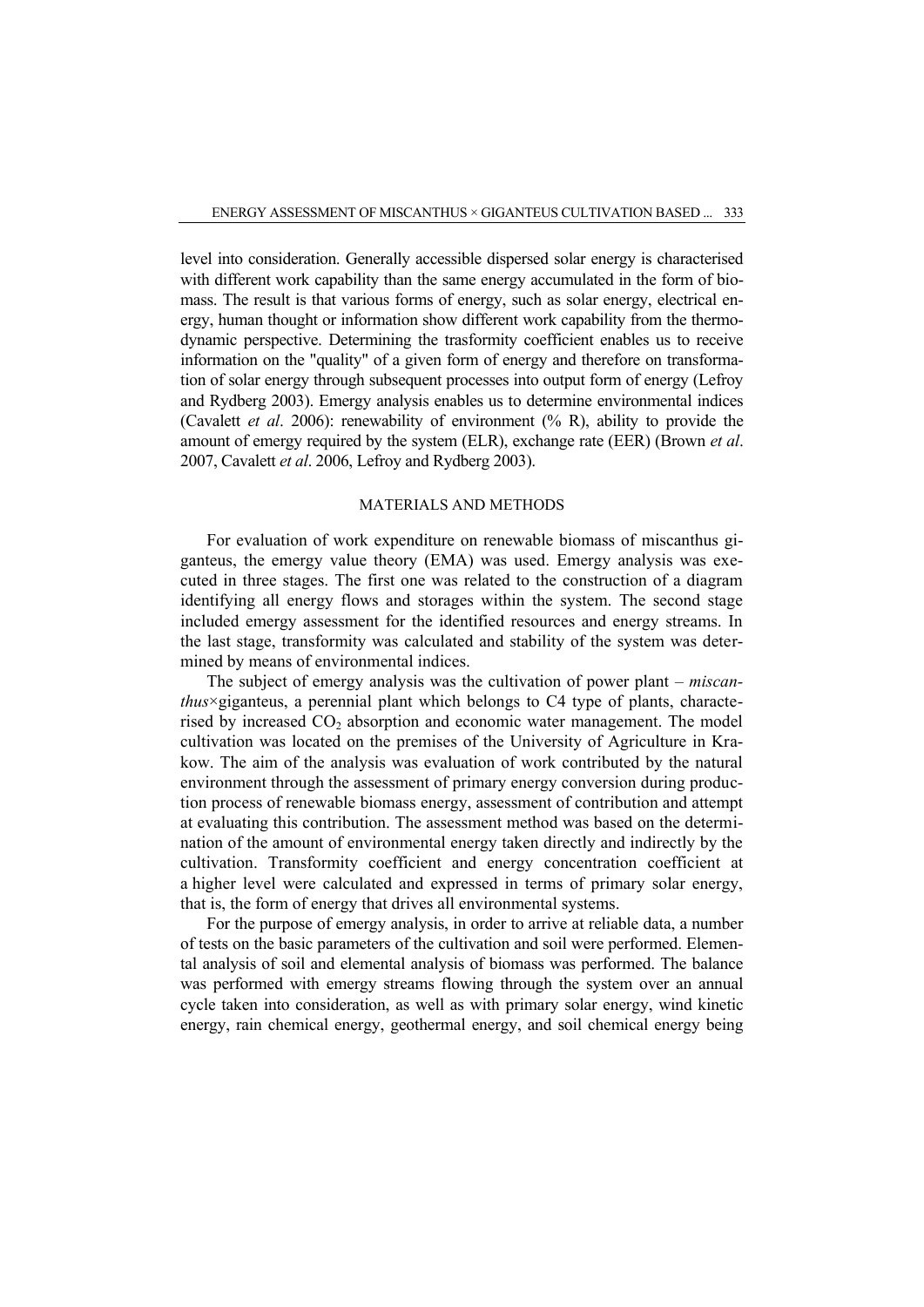taken into account. Transformity coefficient (Tr) of the system and environmental indices are tabulated in Table 1 (Cavalett *et al*. 2006, Lefroy and Rydberg 2003).

**Table 1.** Indices used in environmental accounting

| Index                               | Expression                | Meaning                                     |  |
|-------------------------------------|---------------------------|---------------------------------------------|--|
| System emergy (Y) (Lefroy and       | $Y = R + N$               | sum of emergy from renewable and non-       |  |
| Rydberg 2003)                       |                           | renewable sources                           |  |
| System tranformity coefficient (Tr) | $Tr = Y/E$                | input emergy to output product energy       |  |
| (Abramovitz 1997)                   |                           | quotient                                    |  |
| Renewability of environment (%R)    | $\%R = 100(R)/Y$          | total contribution of renewable emergy      |  |
| (Lefroy and Rydberg 2003)           |                           |                                             |  |
| Eenvironmental loading ratio        | $ELR = N/R$               | non-renewable emergy source input to        |  |
| (ELR) (Lefroy and Rydberg 2003)     |                           | renewable emergy source input quotient      |  |
| Share of a given source in effects  | $Ui = ui/Y$               | relative share of the i-th element in total |  |
| on the system                       |                           | energy stream                               |  |
| Energy exchange ratio (EER)         |                           | energy provided by the system to economy    |  |
|                                     | $EER = Y/((\$) (sej/\$))$ | divided by the product of market value of   |  |
| (Lefroy and Rydberg 2003)           |                           | the product and emergy value of money       |  |

## *Miscanthus giganteus*

The cultivation of 121  $m^2$  area was established in 2008 and included 198 seedlings of *miscanthus*×*giganteus* planted in 11 rows of 18 seedlings, each spaced at 60-70 cm intervals. In 2014, in the fifth year of cultivation, an average amount of 1.9 kg of crops was collected from each root stem, 376 kg in total, which makes  $31.1$  t ha<sup>-1</sup>. Harvest was carried out in March, owing to which the amount of dry matter in hay was increased, while sodium and potassium content, slagging ingredients and ingredients that influence the amount of ash during thermal processing were decreased (Brown *et al*. 2007). Biomass samples collected in 2014 were characterised by total moisture of 18.7%. Biomaterial was analysed for elemental composition, which is tabulated in Table 2.

**Table 2.** Parameters of *miscanthus*×*giganteus* biomass

| Parameter           | Symbol                    | Unit          | Analytic state | Work state |
|---------------------|---------------------------|---------------|----------------|------------|
| Analytical moisture | $\mathrm{W}^{\mathrm{a}}$ | $\%$          | 9.36           | 8.39       |
| Transient moisture  | $\rm W_{ex}$              | $\%$          |                | 10.30      |
| Total moisture      | $W_t^r$                   | $\frac{0}{0}$ | 9.36           | 18.70      |
| Heat of combustion  | $Q_{\rm s}$               | $MJ kg^{-1}$  | 18.20          | 16.16      |
| Calorific value     | Q,                        | $MJ kg^{-1}$  | 16.35          | 14.41      |
| Carbon C            | C                         | $\%$          | 44.31          | 39.74      |
| Hydrogen H          | H                         | $\%$          | 6.34           | 5.69       |
| Oxygen $O$          | O                         | $\%$          | 34.40          | 30.85      |
| Nitrogen N          | N                         | $\%$          | 0.35           | 0.31       |
| Ash A               | A                         | $\%$          | 5.20           | 4.66       |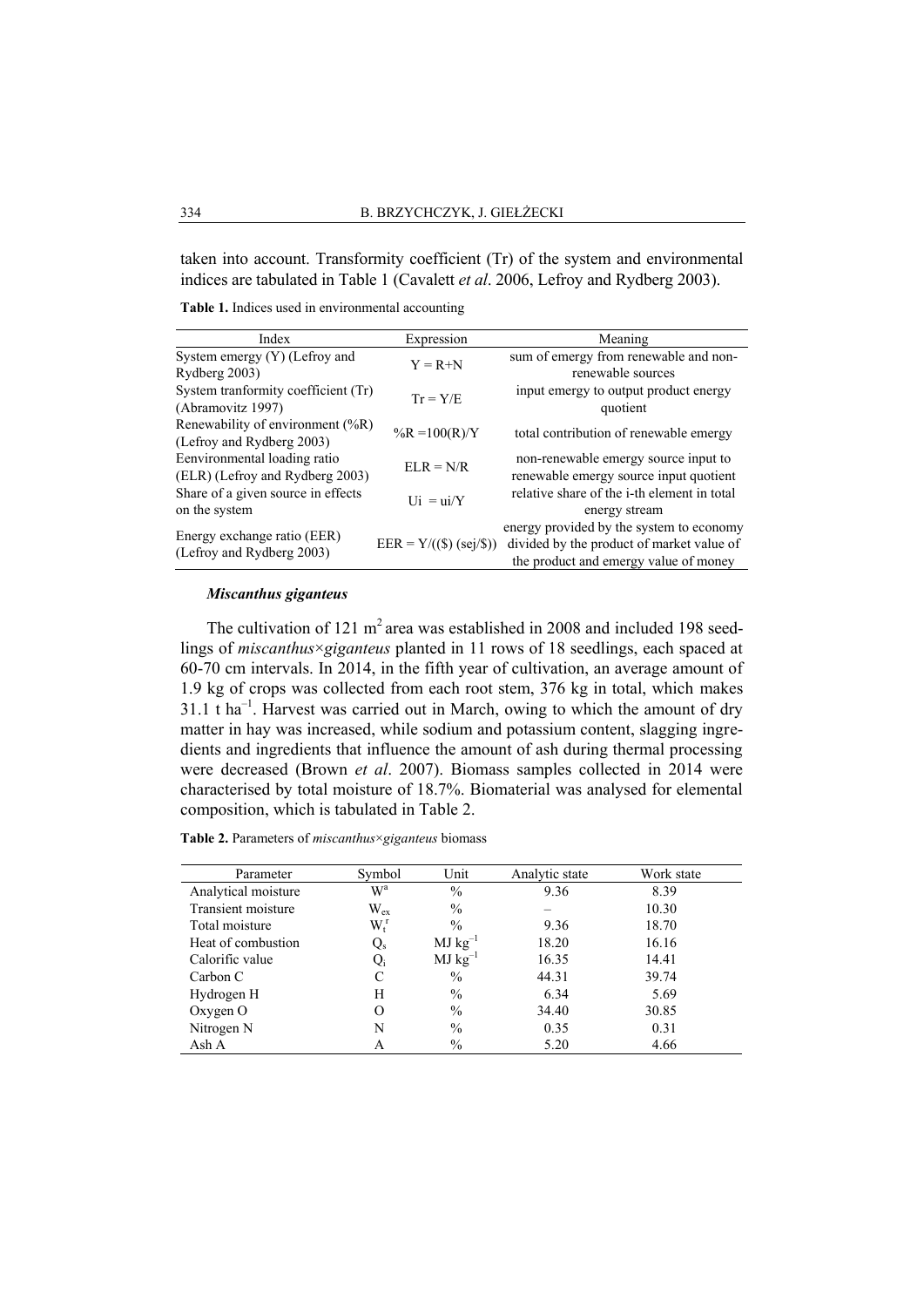Calorific value and heat of combustion were calculated based on the elemental analysis of miscanthus performed with the LECO analyser. The calculated values did not differ from values determined based on analysis in calorimetric bomb.

Also chemical analysis of soil samples collected up to 30 cm under the cultivation (sample M) and soil from non-cultivation areas (sample O) was performed. Tables 3 and 4 present the analysis of soil samples – particle size distribution and elemental analysis: organic carbon, total nitrogen, potassium, phosphorus, magnesium, pH and density.

**Table 3.** Soil analysis – particle size distribution

| Parameter                         | Soil under cultivation sample M Control soil sample O |               |
|-----------------------------------|-------------------------------------------------------|---------------|
| Particle size distribution        | $\frac{0}{0}$                                         | $\frac{0}{0}$ |
| Sand $0.05-2$ mm                  | 73.0                                                  | 73.5          |
| Large dust particles 0.02-0.05 mm | 10.5                                                  | 10.0          |
| Fine dust particles 0.02-0.002 mm | 14.1                                                  | 14.0          |
| $Clay \leq 0.002$                 | 2.4                                                   | 2.5           |

**Table 4.** Soil analysis – chemical composition

| Parameter                                                 | Soil under cultivation sample M | Control soil sample O |
|-----------------------------------------------------------|---------------------------------|-----------------------|
| Total nitrogen $N_{\text{tot}}$ , g kg <sup>-1</sup>      | 0.5                             | 0.6                   |
| Phosphorus P, mg $kg^{-1}$                                | 80.6                            | 83.4                  |
| Potassium K, mg $kg^{-1}$                                 | 87.0                            | 96.0                  |
| Magnesium Mg, mg $kg^{-1}$                                | 10.4                            | 10.9                  |
| pH(kcl)                                                   | 5.4                             | 5.7                   |
| Organic carbon content $C_{org}$ , g kg <sup>-1</sup>     | 7.1                             | 7.5                   |
| Wet bulk density <sup>*</sup> $\rho$ , g cm <sup>-3</sup> | 2.14                            | 2.16                  |

\* determined by using a ring or cylinder method – according to PN-88/B-04481 pts. 5.2.6. for sample: concentrated, on the structure of disturbed and natural humidity

Cultivation of miscanthus which constitutes a part of a larger environmental system undergoes continuous energy flows, the use of which helps it to build its structure. Energy streams originating from the sun, rain, wind, and soil in the form of geothermal heat stream or streams of minerals obtained from the soil flow through the system. All of the above-mentioned streams combined make up the environment's work, without which no cultivation, production or services would be possible. The task was to evaluate the value of the environment's work, its renewable and non-renewable resources used directly or indirectly in the production of renewable biomass of *miscanthus*×*giganteus*.

The first stage of the analysis was to examine the paths of energy flow in the processes that occur within the system. The analysis formed the basis for determining relations among the system's main components. Main streams of energy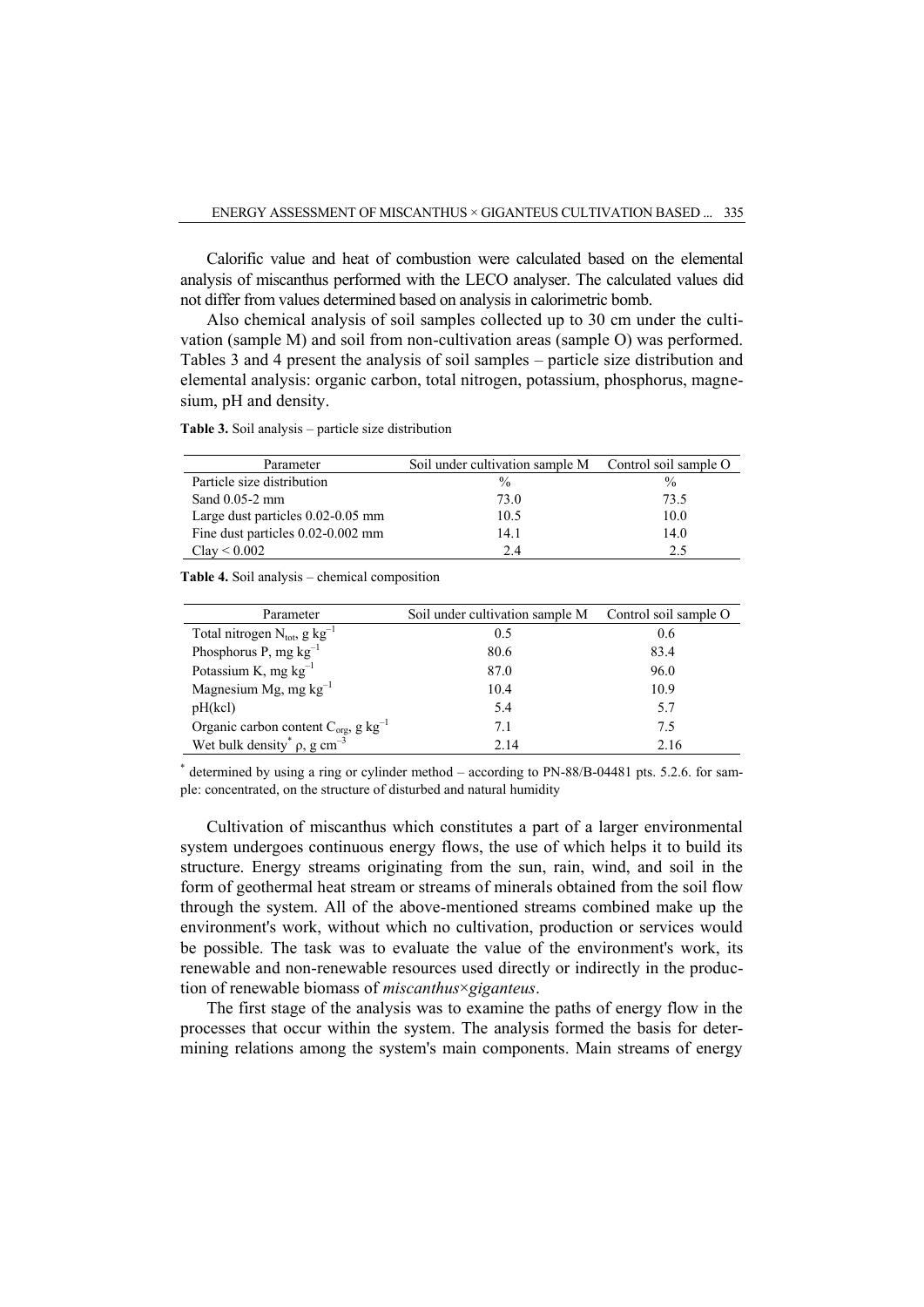were identified and interpreted visually based on systemic modelling language rules (Brown *et al*. 2007, Odum 1996, Lewandowski and Heinz 2003). Identified flows allowed the determination of total emergy of the system and of environmental indices related to environmental load and resource renewability. A diagram (Fig. 1) depicts energy flows (expressed in J year of *miscanthus* . I the determination of total emergy of the system and of enviror s related to environmental load and resource renewability. A difference renewability. A difference renewability. A difference renewability  $\times$ *giganteus*.  $\left( \begin{array}{c} -1 \\ 1 \end{array} \right)$  for a model cultivation



Fig. 1. Diagram of model cultivation of *miscanthus*×*giganteus* system located at the premises of University of Agriculture in Krakow, depicting energy flow to and from the system expressed in J year<sup>-1</sup>

Table 5 compiles the division of emergy flows used in environmental ac-Table 5 compiles the division of emergy flows used in environmental accounting (Cavaletter al. 2006) modified slightly for the purpose of the system in question.

**Table 5.** Marking of emergy flows used in environmental accounting

| Symbol | Input                                                                              | Description                                                                                                           |
|--------|------------------------------------------------------------------------------------|-----------------------------------------------------------------------------------------------------------------------|
| R      | renewable environmental resources (Lefroy and<br>Rydberg 2003)                     | sun, rain, wind, geothermal heat                                                                                      |
| N      | non-renewable environmental resources (Lefroy<br>and Rydberg 2003)                 | soil – mineral components                                                                                             |
| Y      | total system emergy (Lefroy and Rydberg 2003)                                      | sum of the system's renewable and<br>non-renewable emergy                                                             |
| Ui     | emergy share of the i-th component with a sig-<br>nificant influence on the system | $yN - nitrogen$ emergy<br>yC- organic carbon emergy<br>$y(rain) - rain$ emergy<br>y(geoterm) – geothermal heat energy |

The next stage included the compilation of all available data on energy The next stage included the compilation of all available data on energy streams marked in a diagram of miskanthus×giganteus cultivation. Emergy of each type was assessed by means of formulas used or created for the purpose of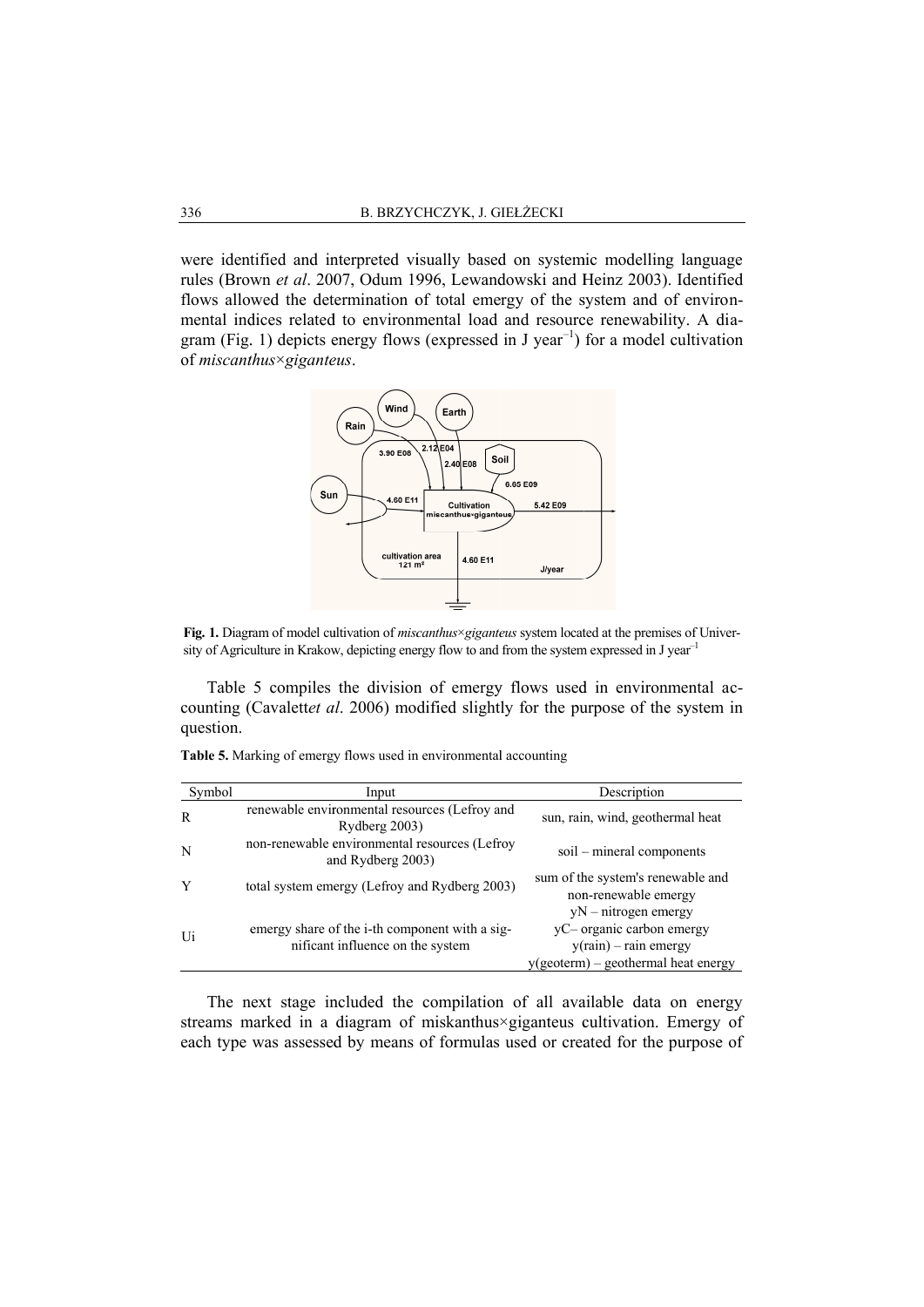individual input calculations. Calculation formulas, collected data and obtained results are compiled in Tables 6-9. Table 6 contains data on basic calculation of input streams from renewable sources.

| Item           | Item                                                                                    | Reference            |
|----------------|-----------------------------------------------------------------------------------------|----------------------|
| 1              | Sun                                                                                     | <b>Odum 1996</b>     |
|                | Intensity of solar exposure = 2890 W h m <sup>-2</sup> day <sup>-1</sup>                | <b>NASA Langley</b>  |
|                |                                                                                         | Research Center 2014 |
|                | Unit conversion $1 h = 3600 s$                                                          |                      |
|                | (intensity of solar exposure) (unit conversion) (cultivation area)                      |                      |
|                | energy = $4.6E11$ J year <sup>-1</sup>                                                  |                      |
| $\overline{2}$ | Wind                                                                                    | Lorenc 1996          |
|                | Mean annual wind speed = $3.2 \text{ m s}^{-1}$                                         | <b>GUS 2013</b>      |
|                | Air density $\rho = 1.225$ kg m <sup>-3</sup> , for temperature t = 15°C,               |                      |
|                | $p = 1013$ hPa                                                                          |                      |
|                | Cultivation area = $121 \text{ m}^2$                                                    |                      |
|                | unit conversion 1 year = $3.156$ E07 s                                                  |                      |
|                | 0.5 (air density) (wind speed) <sup>3</sup> (time) (cultivation area) 2.778 E-07        |                      |
|                | energy = 2.12 E04 J year <sup>-1</sup>                                                  |                      |
| 3              | Rain – geopotential energy                                                              | Odum et. al. 2000    |
|                | mean annual precipitation = $619$ mm year <sup>-1</sup>                                 | <b>GUS 2013</b>      |
|                | unit conversion $1 \text{ mm} = 1.0 \text{ E-}03 \text{ m}$                             |                      |
|                | gravitational acceleration = 9.81 m s <sup>-2</sup>                                     |                      |
|                | mean altitude = $233 \text{ m}$ AMSL                                                    |                      |
|                | surface runoff 10%                                                                      |                      |
|                | water density = $1000 \text{ kg m}^{-3}$                                                |                      |
|                | (area) (surface runoff) (mean annual precipitation) (mean altitude AMSL) (gravitational |                      |
|                | acceleration) (unit conversion) (water density)                                         |                      |
|                | energy = 1.7 E07 J year <sup>-1</sup>                                                   |                      |
| $\overline{4}$ | Rain - chemical energy                                                                  | <b>Odum 1996</b>     |
|                | mean annual precipitation = $619$ mm year <sup>-1</sup>                                 | <b>GUS 2013</b>      |
|                | unit conversion 1 mm = $1.0 E$ -03 m                                                    |                      |
|                | Gibbs's chemical potential G = 4.94 E06 J m <sup>-3</sup>                               | <b>Odum 1996</b>     |
|                | (cultivation area) (mean annual precipitation) (unit conversion) G                      |                      |
|                | energy = $3.7 E08$ J year <sup>-1</sup>                                                 |                      |
| 5              | Geothermal soil energy                                                                  | Odum 1996            |
|                | mean heat stream of soil = $0.063$ W m <sup>-2</sup>                                    | Tytko 2009           |
|                | time conversion 1 year = $3.15$ E07 s                                                   |                      |
|                | (mean heat stream of soil) (cultivation area) (time conversion)                         |                      |
|                | energy = $2.4 \text{ E08 J year}^{-1}$                                                  |                      |

**Table 6.** Calculation formulas for the amount of energy flowing through the system from renewable sources R

The amount of solar emergy flow was assessed in two ways: by assuming an average annual total solar exposure for Poland as determined over 22 years of observation, from database for Cracow, latitude 50.060°N and longitude 19.959°E, as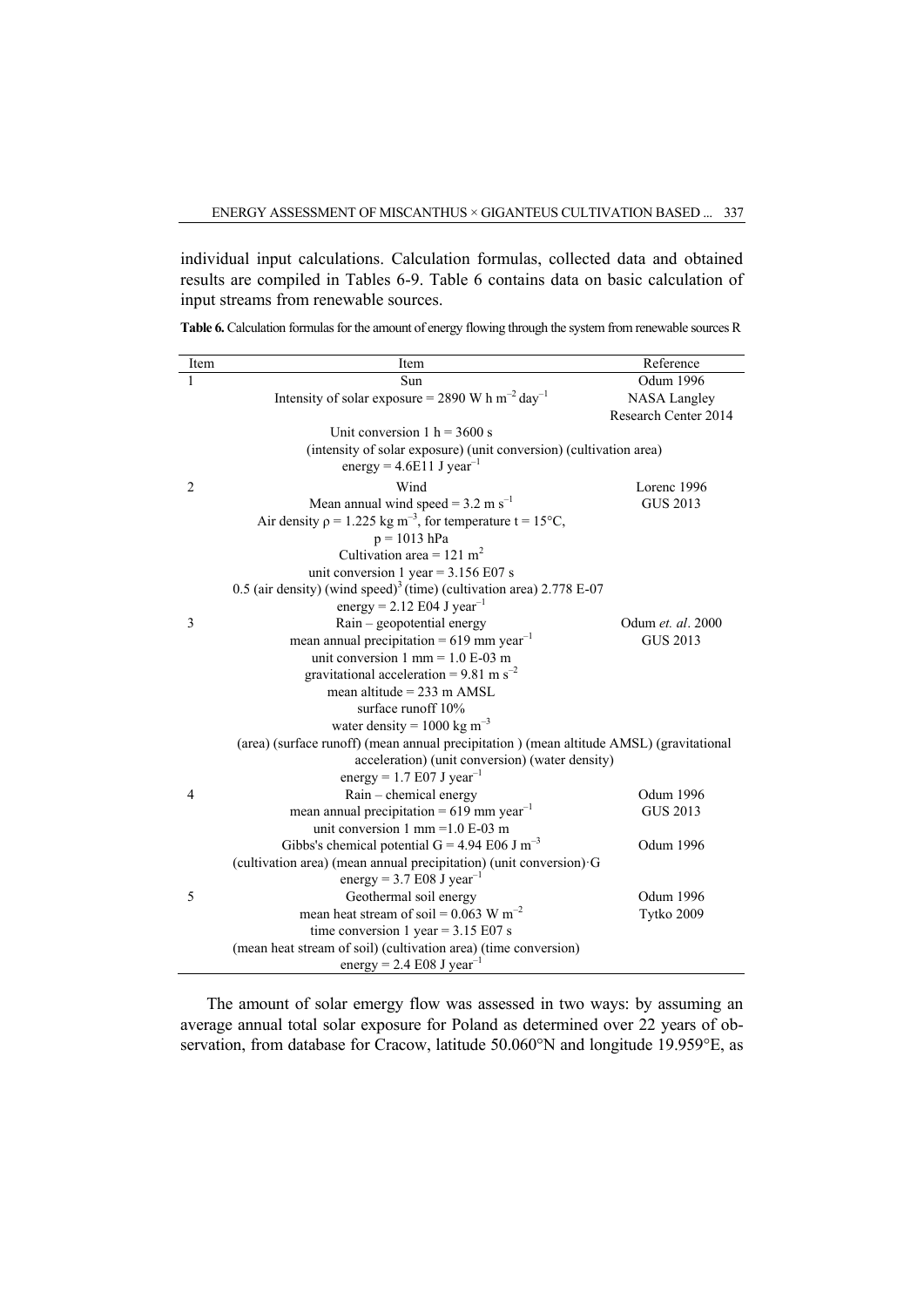well as based on data on the intensity of solar exposure read from maps (NASA Langley Research Center 2014, GeoModel Solar 2011) from whose range of 900- 1100 kWh m<sup>-2</sup> for Cracow area the value of 1080 kWh m<sup>-2</sup> year<sup>-1</sup> was adopted. Comparable values were obtained. The present application adopted the former one.

Table 7. Calculation formulas for the amount of energy flowing through the system from nonrenewable sources N

| Item           | Item                                                                                                 | Reference       |
|----------------|------------------------------------------------------------------------------------------------------|-----------------|
| 1              | Humus layer of non-cultivated soil                                                                   | <b>GUS 2013</b> |
|                | organic carbon content in soil = 7.5 g $kg^{-1}$                                                     | own research    |
|                | mean depth of soil sample collection = $0-30$ cm $\sim 0.15$ m                                       |                 |
|                | unit conversion = $1 E06 \text{ cm}^3 \text{ m}^{-3}$                                                |                 |
|                | soil density = $2.16$ g cm <sup>-3</sup>                                                             | own research    |
|                | soil's calorific value = 5.4 kcal $g^{-1}$                                                           | <b>GUS 2013</b> |
|                | conversion of calories into Joules 1 kcal = $4186$ J                                                 |                 |
|                | (organic carbon content) (mean depth of soil sample) (soil's calorific value) (calories to           |                 |
|                | Joules conversion) (unit conversion) (soil density) (cultivation area)                               |                 |
|                | energy = 6.65 E09 J year <sup>-1</sup>                                                               |                 |
| $\overline{2}$ | $Minerals - loss$                                                                                    |                 |
|                | P – phosphorus content – sample O = 83.4 mg $kg^{-1}$                                                | own research    |
|                | K – potassium content – sample O = 96 mg $kg^{-1}$                                                   | own research    |
|                | $N_{\text{tot}}$ – total nitrogen content – sample O = 0.6 g kg <sup>-1</sup>                        | own research    |
|                | Mg – magnesium content – sample O = 0.5 g $kg^{-1}$                                                  | own research    |
|                | P – phosphorus content – sample $M = 80.6$ mg kg <sup>-1</sup>                                       | own research    |
|                | K – potassium content – sample M = 87 mg $kg^{-1}$                                                   | own research    |
|                | $N_{\text{tot}}$ – total nitrogen content – sample M = 0.6 g kg <sup>-1</sup>                        | own research    |
|                | Mg – magnesium content – sample M = 10.4 mg $kg^{-1}$                                                | own research    |
|                | mean soil density = $2.16$ g cm <sup>-3</sup>                                                        | own research    |
|                | (mineral content sample O – mineral content sample M) (cultivation area) (depth) (soil               |                 |
|                | density) (unit conversion)                                                                           |                 |
|                | $\Delta P = 2.2$ E02 g year <sup>-1</sup>                                                            |                 |
|                | $\Delta K = 7.0$ E02 g year <sup>-1</sup>                                                            |                 |
|                | $\Delta N_{og}$ = 7.8 E03 g year <sup>-1</sup>                                                       |                 |
|                | $\Delta$ Mg = 39 g year <sup>-1</sup>                                                                |                 |
| 3              | Soil – organic carbon loss                                                                           |                 |
|                | carbon content sample zero =7.5 g $C_{org}$ kg <sup>-1</sup>                                         |                 |
|                | carbon content sample cultivation = 7.1 g $C_{org}$ kg <sup>-1</sup>                                 |                 |
|                | wet soil bulk density = $2.16$ g cm <sup>-3</sup>                                                    |                 |
|                | $depth = 0.3 m$                                                                                      |                 |
|                | area = 121 m <sup>2</sup>                                                                            |                 |
|                | (cultivation area) (depth) (soil density) ( $C_{org}$ content sample O – $C_{org}$ content sample M) |                 |
|                | $\Delta C_{org}$ = 3.1 E04 g year <sup>-1</sup>                                                      |                 |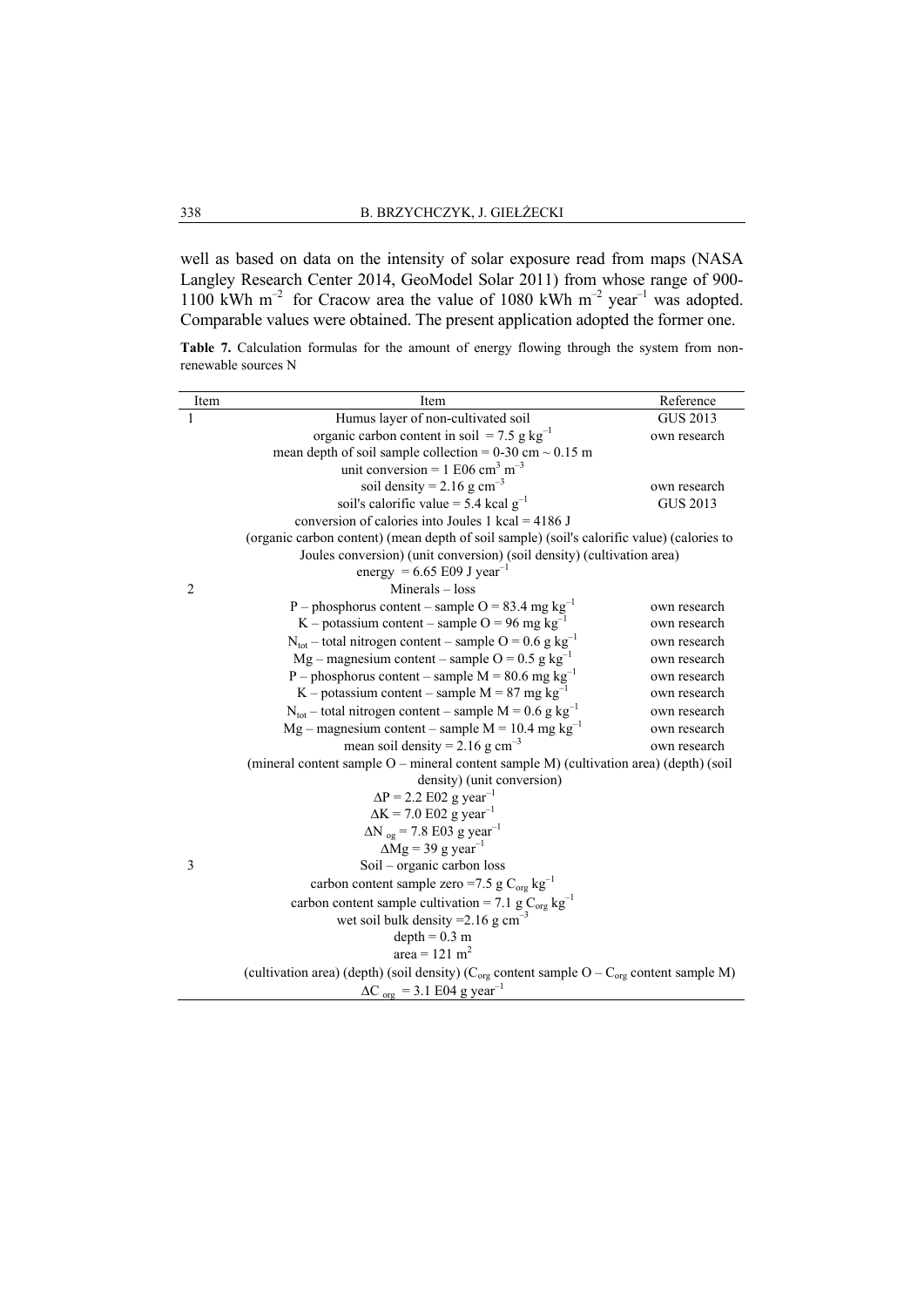Kinetic wind energy was calculated taking into consideration the mean wind speed observed in this region according to data of the Central Statistical Office (GUS 2013, Lorenc 1996).

For calculation of rain chemical potential, mean annual precipitation for Cracow and Lesser Poland Voivodeship region according to the Central Statistical Office was adopted (GUS 2013).

Soil chemical energy was determined based on analysis of soil composition for basic elements.

Geothermal energy stream of soil that flowed through the model cultivation was assessed with the use of mean geothermal stream. Table 7 compiles detailed calculations of soil environment parameters treated as a non-renewable source.

Table 8 contains calculations of seedling potential and collected biomass based on market prices in 2013.

| Item | Item                                                             | Reference    |
|------|------------------------------------------------------------------|--------------|
|      | Value of existing cultivation $-Miscanthus \times giganteus$     |              |
|      | Price per seedling $= 0.85$ PLN                                  |              |
|      | (number of seedlings) (price per seedling)                       |              |
|      | 198 pcs. $0.27$ \$ = 53.46 \$ year <sup>-1</sup>                 |              |
|      | Value of existing cultivation = $53.46$ \$ year <sup>-1</sup>    |              |
|      | Collected biomass                                                |              |
|      | calorific value 14.41 E06 J $kg^{-1}$                            | own research |
|      | collected mass = 376 kg year <sup>-1</sup>                       | own research |
|      | (collected mass) (calorific value)                               |              |
|      | energy = $5.42$ E09 J year <sup>-1</sup>                         |              |
|      | market value of agro biomass for a power plant, purchase prices, |              |
|      | $2013, 8 \text{ }\$ \text{ } GJ^{-1}$                            |              |
|      | (biomass calorific value GJ $t^{-1}$ ) (price per 1GJ)           |              |
|      | 14.41 GJ $t^{-1}$ 8 \$ GJ <sup>-1</sup> 0.376 = 43.35 \$         |              |

**Table 8.** Calculation formulas for energy of obtained biomass and seedlings

Energy streams and mass was multiplied by appropriate transformity coefficients Tr<sup>i</sup> to calculate emergy of a given stream.

Largest emergy flows for renewable resources (R) were related to evapotranspiration and rain chemical potential (item 3, Table 9) and soil energy (item 5, Table 9). Whereas, for non-renewable resources (N), the shares of emergy flows were the largest for organic carbon contained in soil (item 1, Table 10) and nitrogen content (item 2, Table 10).

Macroeconomic value of each flow was calculated to determine the purchasing power of the local economy. Total emergy of Poland's economy in 2013, estimated as 2.5 E23 sej (own calculations), was divided by gross domestic product (PKB), which reached 519.4 billion USD in 2013. If we take Poland's geopolitical location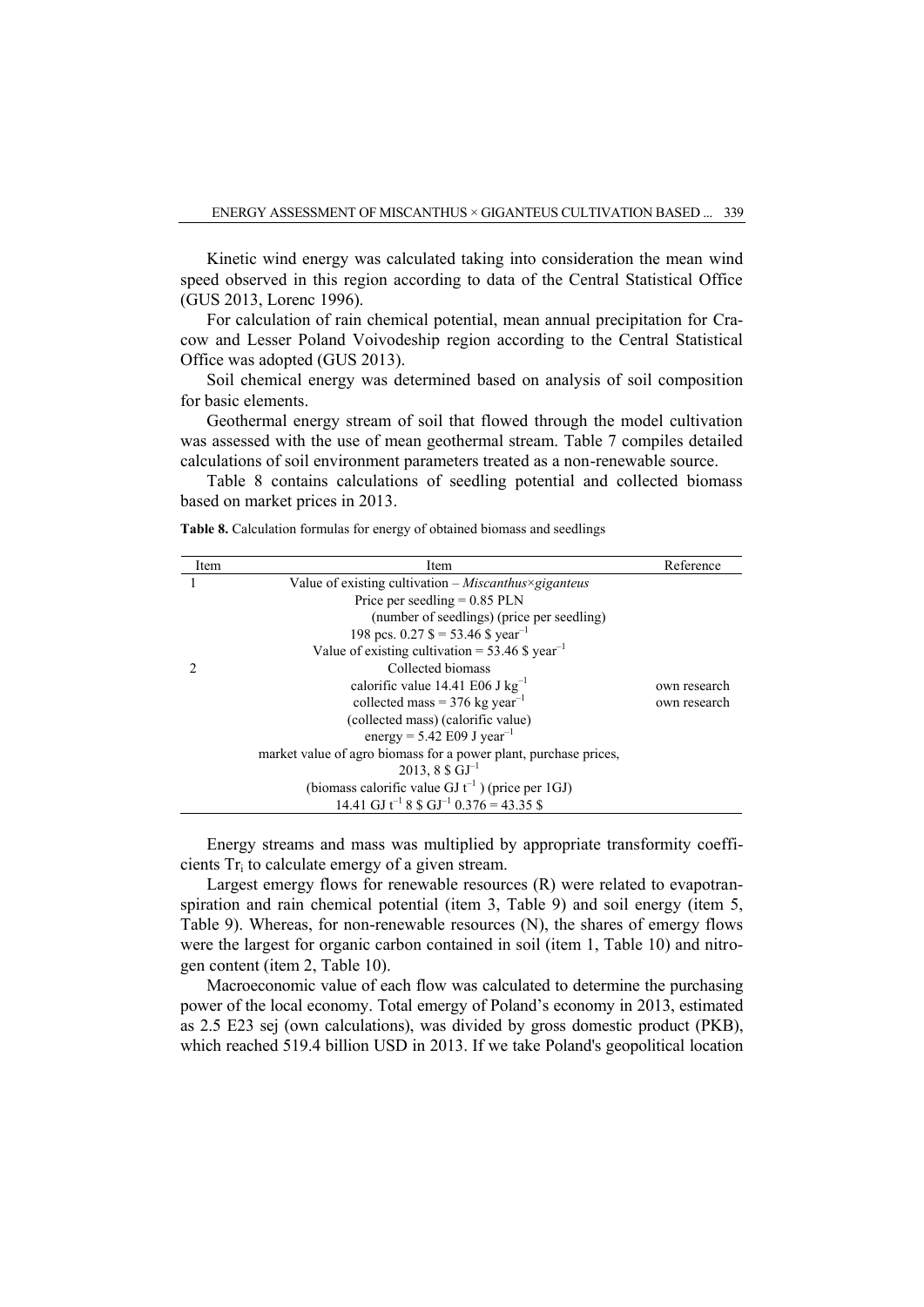and its environmental resources into consideration, we may conclude that in 2013 the basic monetary unit 1 PLN (3.095 \$) cost the environment emergy contribution of 1.52 E11 sej. In other words 1 \$ cost the environment emergy contribution of 4.7 E11 sej. Detailed methodology of valuation calculations for renewable and nonrenewable environmental resources are included in Tables 9 and 10.

| Item | Renewable energy<br>sources R                        | Transformity<br>Tr"<br>sej $J^{-1}$ | Energy<br>$J$ year <sup>-1</sup> | Emergy<br>sej year <sup>-1</sup> | Economic valuation<br>$\gamma$ year <sup>-1</sup> |
|------|------------------------------------------------------|-------------------------------------|----------------------------------|----------------------------------|---------------------------------------------------|
|      |                                                      |                                     | Renewable resources R            |                                  |                                                   |
|      |                                                      | 1                                   | 2                                | 1x2                              | 2 $(1.52 \text{ E}11)^{-1} (3.095^{-1})^{**}$     |
|      | sun                                                  |                                     | 4.60 E11                         | 4.60 E11                         | 0.98                                              |
| 2    | wind kinetic<br>energy                               | 2450                                | 2.12 E04                         | 5.19 E07                         |                                                   |
| 3    | evapotranspiration<br>and rain chemical<br>potential | 31000                               | 3.70 E08                         | 1.15 E13                         | 24.45                                             |
| 4    | rain geopotential<br>energy                          | 47000                               | 1.70 E07                         | 7.99 E11                         | 1.70                                              |
| 5    | geothermal energy                                    | 58000                               | 2.40 E08                         | 1.39 E13                         | 29.55                                             |
|      | total R                                              |                                     |                                  | 2.67 E13                         | 56.68                                             |

**Table 9.** Emergy assessment of model cultivation of miscanthus giganteus – renewable resources

\* transformity – source transformity Odum 2000; \*\*dollar exchange rate according to NBP rate table 25/A/NBP/2014

**Table 10**. Emergy assessment of model cultivation of miscanthus giganteus – non-renewable resources

| Item | Non-renewable<br>energy sources<br>N | Transformity<br>$\operatorname{Tr}^*$<br>sej $g^{-1}$ | Mass<br>$g \text{ year}^{-1}$ | Emergy<br>sej year $^{-1}$ | Economic valuation<br>$\gamma$ year <sup>-1</sup> |
|------|--------------------------------------|-------------------------------------------------------|-------------------------------|----------------------------|---------------------------------------------------|
|      |                                      |                                                       | Non-renewable resources N     |                            |                                                   |
|      |                                      |                                                       |                               | 1x2                        | $2(1.52 \text{ E}11)^{-1}(3.095^{-1})$ ***        |
| 1    | soil organic                         | 1.68 E09                                              | 3.10 E04                      | 5.24 E13                   | 111.38                                            |
|      | carbon loss                          |                                                       |                               |                            |                                                   |
| 2    | $minerals - loss$                    |                                                       |                               |                            |                                                   |
|      | phosphorus P                         | 2.99 E10                                              | 2.20 E02                      | 6.60 E12                   | 14.00                                             |
|      | potassium K                          | 2.92 E09                                              | 7.00 E02                      | 2.00 E12                   | 4.25                                              |
|      | nitrogen N                           | 7.73 E09                                              | 7.80 E03                      | 6.00 E13                   | 127.54                                            |
|      | magnesium Mg                         | **<br>6.14 E09                                        | 3.90 E01                      | 2.40 E11                   | 0.51                                              |
|      | total N                              |                                                       |                               | 1.20 E14                   | 257.68                                            |

\* source transformity Odum 2000; \*\* source transformity Brown *et. al*. 2007; \*\*\* dollar exchange rate according to NBP rate table 25/A/NBP/2014.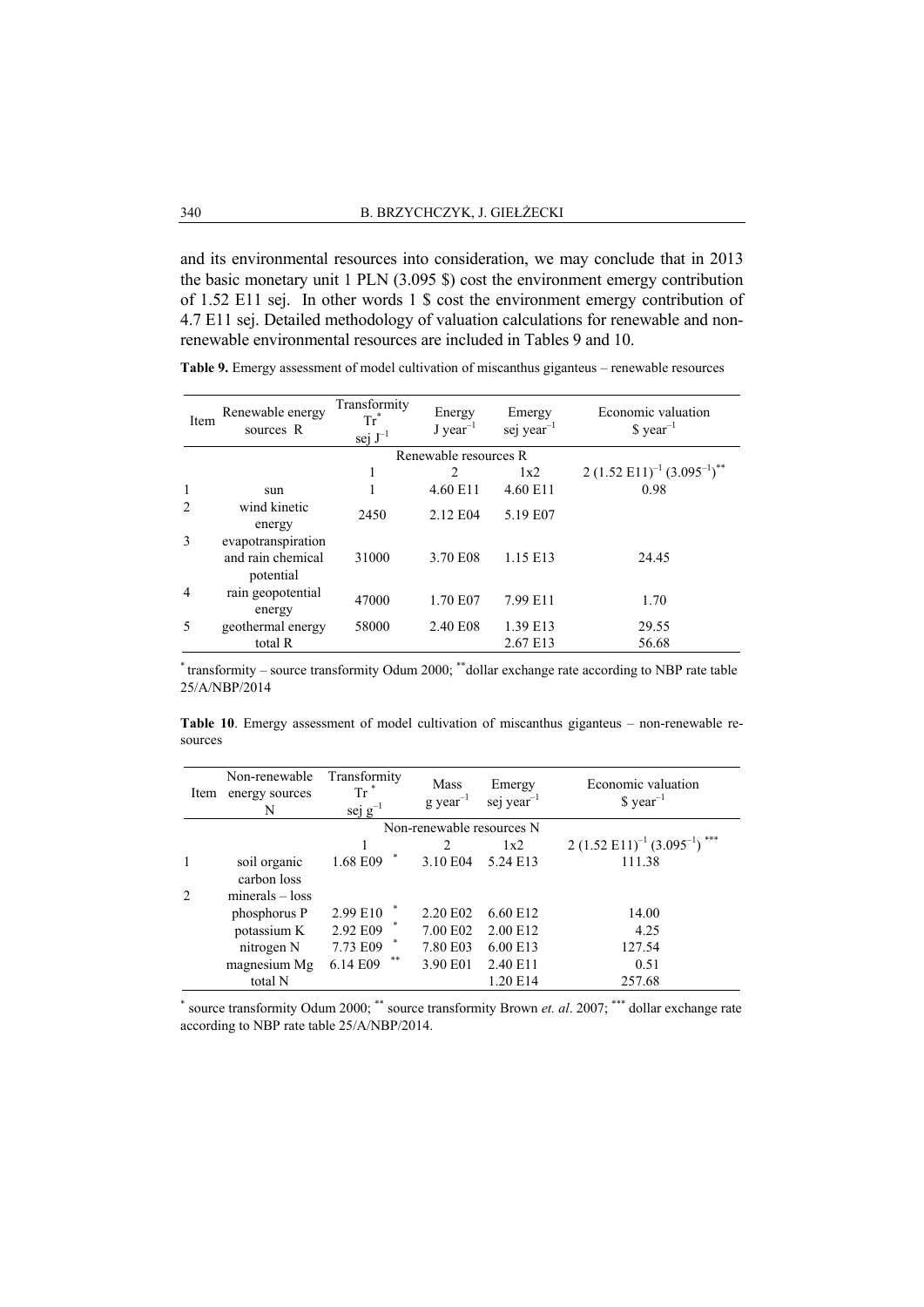#### RESULTS AND DISCUSSI DISCUSSION

Annual cost of environmental work, not included in economic balance, in pro-Annual cost of environmental work, not included in economic balance, in production of 376 kg of collected biomass in the form of hay of energy plant miscanthus giganteus was 314 \$ for the analysed system. As much as 257.68 \$ was conthus giganteus was 314 \$ for the analysed system. As much as 257.68 \$ was contributed by non-renewable soil-related resources, while 56.68 \$ was contributed by renewable energy sources. The economic value of the obtained material estimated in a traditional way according to market prices of agro biomass for an energy crop in 2013 is 43.35 \$. The cost of natural environment's work contributed to produce 1GJ of energy of renewable biomass from miscanthus in the model cultivation in 2013 was 58 \$. Primary environmental energy, of low quality but huge resources whose usage was initiated for the purpose of this cultivation, was transported with the environment's work to a higher energy concentration level. a traditional way according to market prices of agro biomass for an ene 2013 is 43.35 \$. The cost of natural environment's work contributed to iJ of energy of renewable biomass from miscanthus in the model cultiver 13 was related resources, while<br>economic value of the<br>o market prices of agro<br>`natural environment's v<br>omass from miscanthus GIGANTEUS CULTIVATION BASED.<br>
ISCUSSION<br>
included in economic balance, in<br>
e form of hay of energy plant mis<br>
ystem. As much as 257.68 \$ was<br>
crees, while 56.68 \$ was contributed<br>
the of the obtained material estin<br>
conven related resources, while 56.68 \$ was contributed by<br>economic value of the obtained material estimated<br>o market prices of agro biomass for an energy crop<br>`natural environment's work contributed to produce<br>omass from miscant

The diagram in Fig. 2 presents a summary of emergy flows in the analysed ecosystem. The analysed cultivation consumed 14.67 E13 sej over a year to pr duce 5.42 E09 J of energy.



**Fig. 2.** Diagram showing emergy flow through the system of the model *miscanthus*×*giganteus* Fig. 2. Diagram showing emergy flow through the sys-<br>cultivation. The total emergy stream is 14.67 E13 sej year

The environment renewability rate (%R) obtained for the analysed system was 18.16%, which means that almost 82% of emergy used up by the cultivation is non-renewable. The activity of miscanthus cultivation caused environmental stress (ELR). Collected biomass upset the balance of the environment and impoverished it. Introduction of mineral and organic nutrients next year will improve the stability of the system. Systems of higher renewability level are also more durable (Brown and Ulgati 2004, Lefroy and Rydberg 2003) which suggests that durable (Brown and Ulgati 2004, Lefroy and Rydberg 2003) which suggests that the balance of the cultivation's ecosystem was disturbed considerably. The analysed system had not been supported by human activity in any possible way in The environment renewability rate (%R) obtained for the analysed system was 18.16%, which means that almost 82% of emergy used up by the cultivation is non-renewable. The activity of miscanthus cultivation caused environme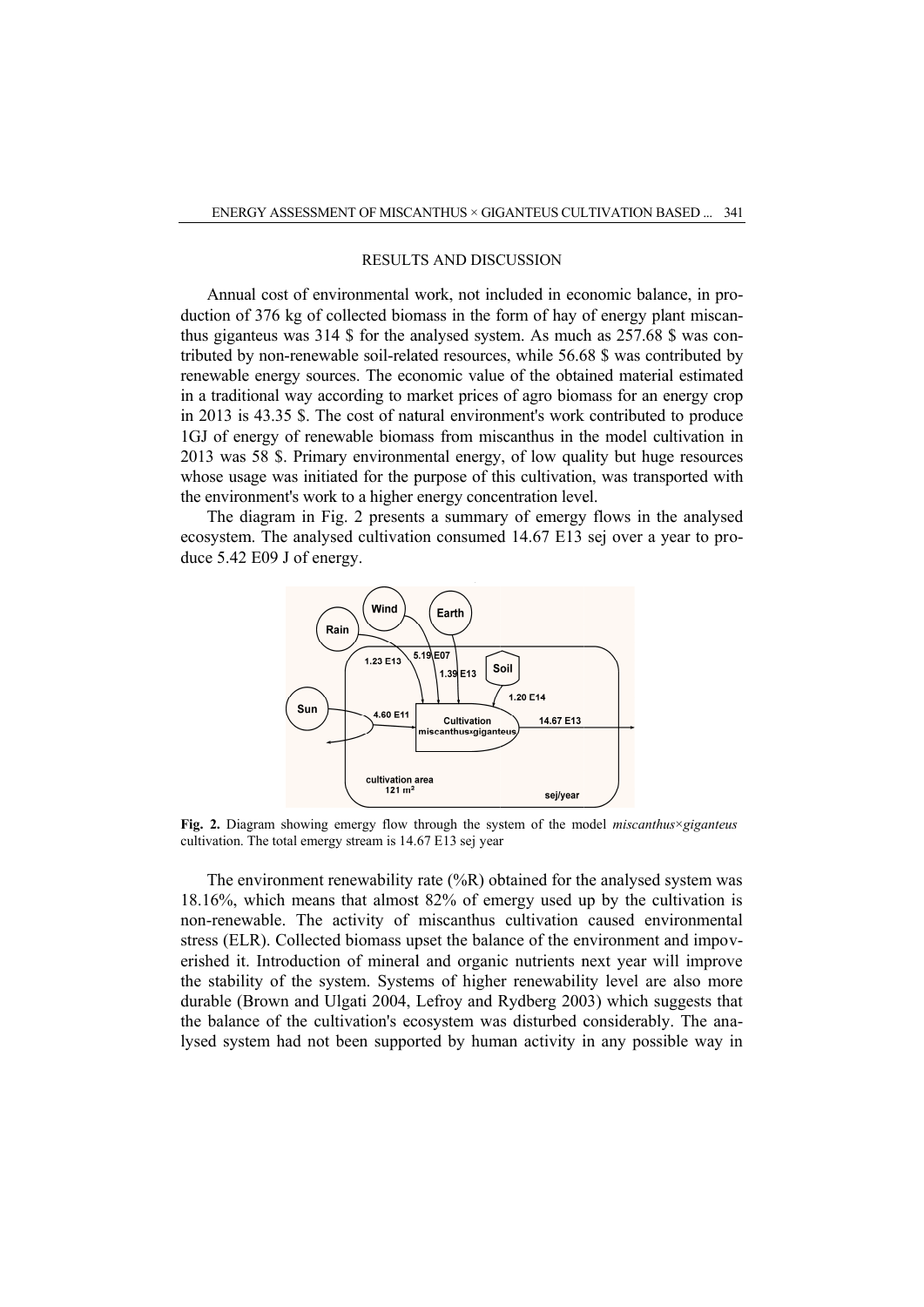previous years. The biomass produced by the environment was collected each year. All environmental indices calculated are compiled in Table 11.

**Table 11.** Index values used in environmental accounting for model cultivation

| Index                               | Value     | Unit                   |
|-------------------------------------|-----------|------------------------|
| $Y = R + N$                         | 14.67 E13 | sej year <sup>-1</sup> |
| $Tr = Y/E$                          | 2.71 E04  | sej $J^{-1}$           |
| $\%R = 100 \ (R)/Y$                 | 18.16     | $\%$                   |
| $ELR = N/R$                         | 4.49      |                        |
| $U_N = v_N/Y$                       | 0.41      |                        |
| $U_C = y_C/Y$                       | 0.357     |                        |
| $U_{(rain)} = y_{(rain)}/Y$         | 0.078     |                        |
| $U_{(geotherm)} = y_{(geotherm)}/Y$ | 0.095     |                        |
| $EER = Y/((\$) (sej/\$))$           | 1.73      |                        |

The value of 4.49 obtained for the environmental load index (ELR) is comparable to ELR of similar production systems of 2.49-5.63 (Brown and Ulgiati 2004, Ulgiati *et al*. 1994). When ELR falls below 2, the environment is able to cover the system's emergy demand. When the index falls within the range of 3-10, the influence of the model cultivation on the environment is moderate. ELR values above 10 show that the system's effect on the environment is severe and if too large amounts of non-renewable energy are taken from the environment, resources may become degraded.

Also the shares of individual emergy streams in environmental work for the purpose of renewable biomass production were assessed. Nitrogen compounds, converted to total nitrogen, had the largest share of 41%. A share of circa 35% was related to organic carbon emergy stream, 7.8% to rain emergy and evapotranspiration processes, while 9.5% was related to the geothermal heat emergy stream. The shares of other emergy streams totalled 6.7%.

#### SUMMARY

Emergy analysis based on primary energy calculation shows how far solar energy has been transformed through a series of subsequent process into the output form of energy. In the analysed system annual amount of solar energy consumed by the model cultivation in 2013 totalled 1.47 E14 sej. The basic energy supply was provided by rain energy of 1.15 E13 sej and geothermal heat energy stream of 1.39 E13 sej within renewable resources and by non-renewable energy resources of 1.2 E14 sej. Transformity of the whole system was 2.71E04 sej  $J^{-1}$  and this value is comparable to results for biomass obtained by other researchers (Cohen *et al*. 2006) for systems which did not undergo any work. Low transformity proves high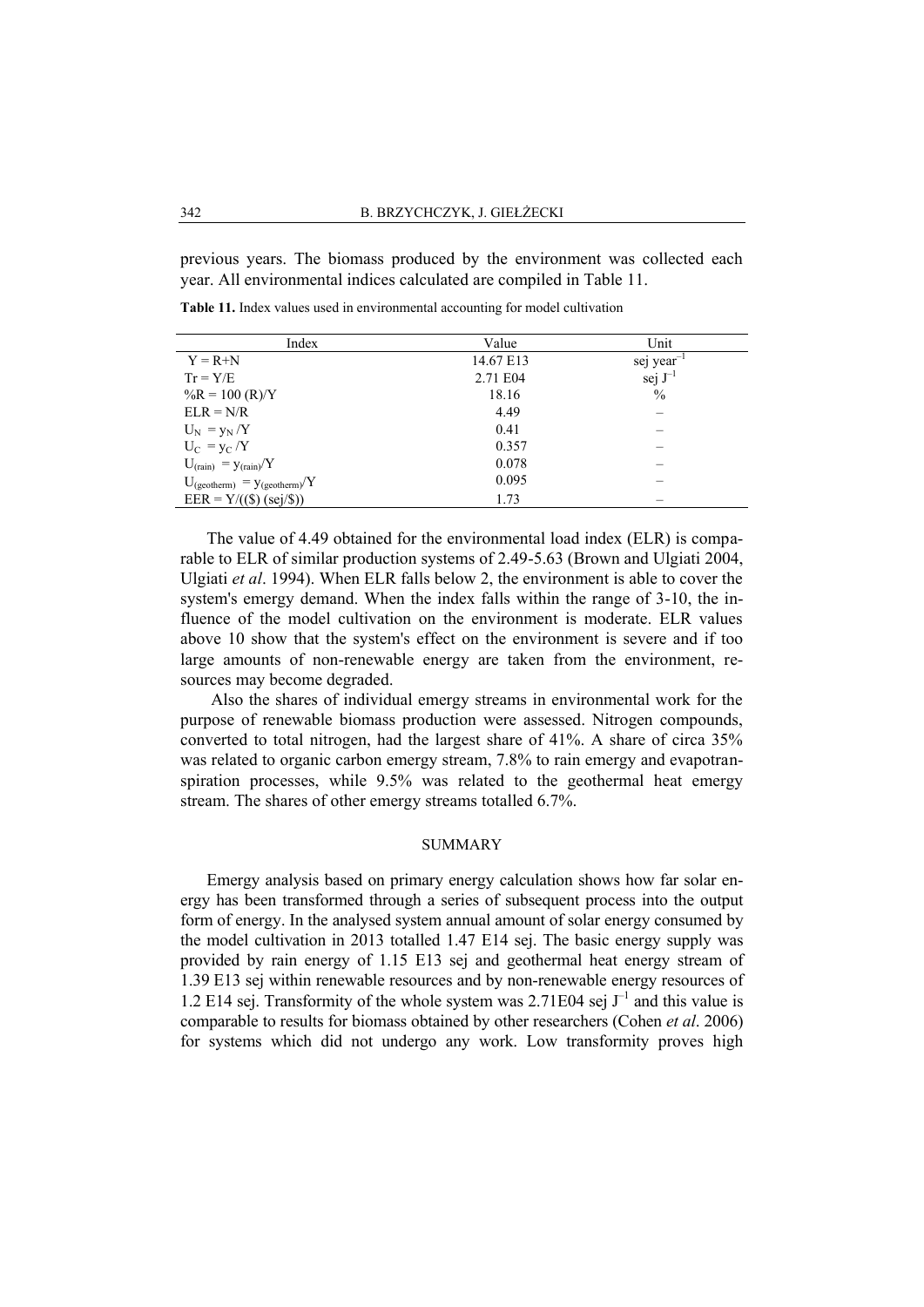effectiveness in the use of energy which the system was supplied with. In order to obtain 1 J of energy accumulated in biomass of miscanthus giganteus, the environment performed work equal to 27100 sej.

The environment's added value not included in the economic balance was  $314$  \$ year<sup>-1</sup>. The knowledge of the actual value of biomass based on the environment's biophysical work is useful in the assessment of system's stability, especially of the loss of natural resources (Cohen *et al*. 2006) in the form of mineral compounds or organic content, which was showed by a very low level of renewability index that proves excessive and unsustainable exploitation of the environment. In order to maintain the environment on a similar level the system would have to be supported by replacement of work performed by the natural environment with an artificial substitute for a year and provide at least a sum equal to the energy supplied.

Emergy analysis also allows early identification of processes that have negative effects on environmental balance and identification of parameters that change under environmental stress before the system becomes irretrievably degraded. System emergy assessment aims at providing additional information that is not usually perceived and taken into consideration in many environmental assessments but may appear helpful in sustainable use and management of environmental resources.

## REFERENCES

- Abramovitz J.N., 1997. Valuing nature's services In: State of the world 1997 (Eds L.R Brown, J.N. Abramovitz, C. Bright, C. Flavin, H.F. French, G. Gardner, A.P. McGinn, M. Renner, D.M. Roodman, L. Starke). London, Earthscan Publications Ltd., 95-114.
- Brown M.T., Bardi E., Campbell D.E., Comar V., Haung S., Rydberg T., Tilley D., Ulgiati S., 2007. Emergy Synthesis 4: Theory and Applications of the Emergy Methodology. Proceedings of the 4th Biennial Emergy Conference. Center for Environmental Policy. University of Florida, Gainesville.
- Brown M.T., Ulgiati S., 2004. Emergy analysis and environmental accounting. Encyclopedia Energy, 2, 329-354. DOI: 10.1016/B0-12-176480-X/00242-4
- Cavalett O, Ferrza de Queiroz J, Ortega E., 2006. Emergy assessment of integrated production systems of grains, pig and fish in small farms in the South Brazil. Ecol. Model., 193, 205-224. DOI: 10.1016/j.ecolmodel.2005.07.023
- Cohen M.J., Brown M.T., Shepherd K.D., 2006. Estimating the environment al costs of soil erosion AT multiple scales in Kenya using emergy synthesis, Agric. Ecosyst. Environ., 114, 249-269. DOI:10.1016/j.agee.2005.10.021.
- GeoModel Solar s.r.o. (Slovakia), 2011. Global horizontal irradiation map of Poland. www.solargis. info, 17.04.2014.

GUS, 2013. Environmental Protection 2013. Information and Statistics. GUS. Warsaw.

Lefroy E., Rydberg T., 2003. Emergy evaluation of three cropping systems in southwestern Australia, Ecol. Model., 161,195-211. DOI: 10.1016/S0304-3800(02)00341-1.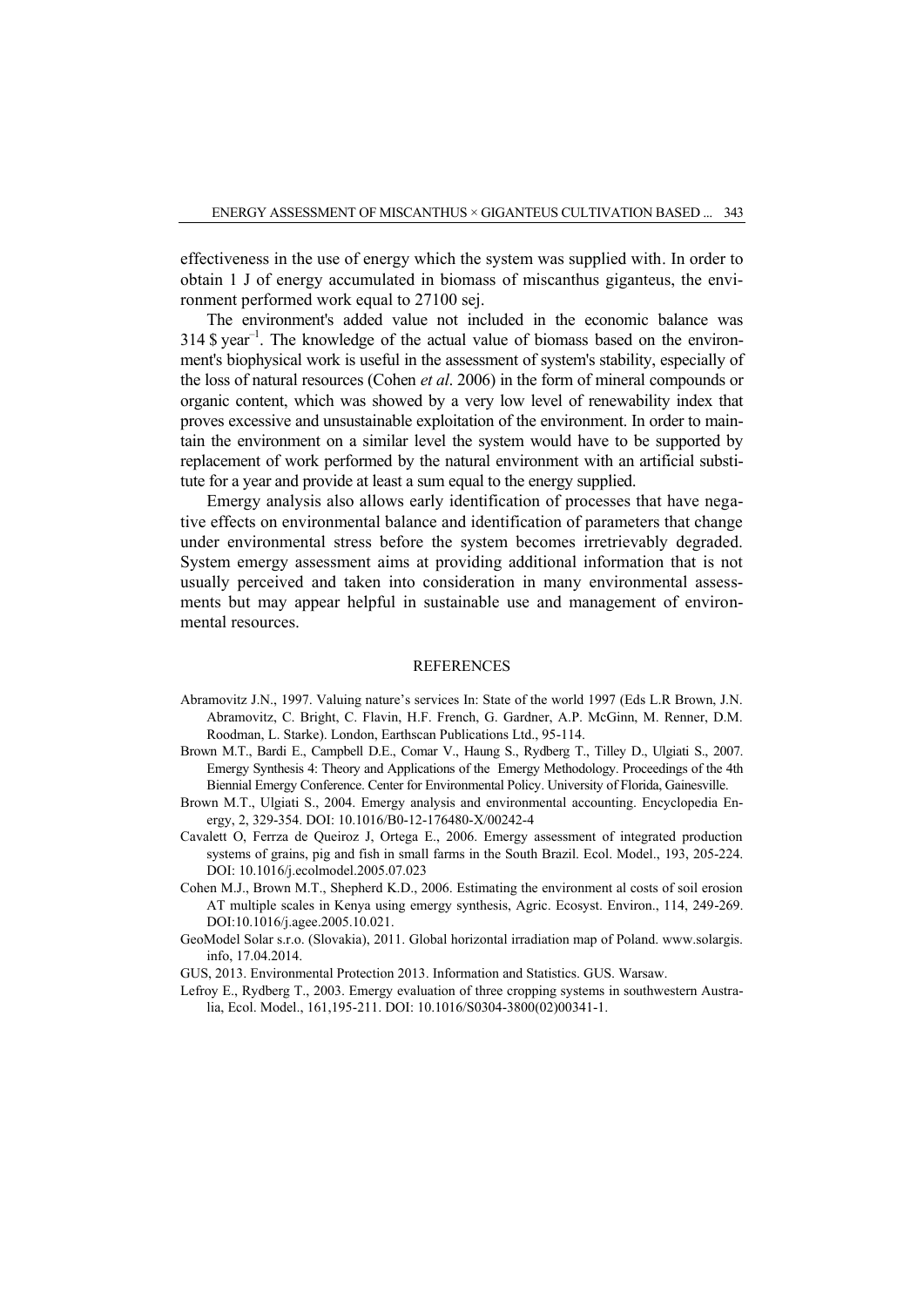- Lewandowski I., Heinz A., 2003. Delayed harvest of Miscanthus influences on biomass quantity and quality and environmental impacts of energy production. Eur. J. Agron., 19, 45-63. DOI: 10.1016/S1161-0301(02)00018-7.
- Lorenc H., 1996. Structure and energy resources of wind in Poland (in Polish). Mat. Bad. seria: Meteorologia, 25, 155. Warszawa. IMGW.
- Odum H.T., Brown M.T., Brandt-Williams S., 2000. Introduction and Global Budget in Handbook of Emergy Evaluation: A compendium of data for emergy computation issued in series of folios. Gainsville (FL) Center of Environmental Policy. University of Florida: http://cep.ees.ufl. edu/emergy/documents/folios/Folio\_01.pdf, access 06.06.2014.
- Odum H.T., 1983. Systems Ecology: An Introduction. John Wiley, New York, USA, 644.
- Odum TH., 1996. Environmental Accounting. Emergy end Environmental Decision Making. New York. USA. 295.
- Surface meteorology and Solar Energy (USA), 2014. NASA Langley Research Center https://eosweb. larc.nasa.gov. Radiation-budget. access 26.04.2014.
- Tytko R., 2009. Renewable sources of energy (in Polish). Warszawa.
- Ulgiati S., Brown M.T., 2009. Emergy and ecosystem complexity, Communications in Nonlinear Science and Numerical Simulation. 14:310-321.DOI:10.1016/j.cnsns.2007.05.028
- Ulgiati S., Odum H.T., Bastianoni S., 1994. Emergy use, Environmental loading and sustainability. An emergy analysis of Italy. Ecol. Model., 73, 215-268. DOI: 10.1016/0304-3800(94)90064-7.

# ENERGETYCZNA OCENA UPRAWY *MISKANTHUS×GIGANTEUS* W OPARCIU O ENERGETYCZNĄ TEORIĘ WARTOŚCI H.T. ODUMA

## *Beata Brzychczyk, Jan Giełżecki*

Wydział Inżynierii Produkcji i Energetyki, Uniwersytet Rolniczy w Krakowie ul. Balicka nr 116 B, 30-149 Kraków e-mail: beata.brzychczyk@ur.krakow.pl

Streszczenie. Przedmiotem analizy emergetycznej był system środowiskowy modelowej uprawy rośliny energetycznej *miskanthus*×*giganteus*. Do oceny wkładu pracy środowiska na rzecz uprawy odnawialnej biomasy zastosowano energetyczną teorię wartości (ETW) stworzoną przez Howarda T. Oduma, łączącą zasady termodynamiki, ekologii i ekonomii za pomocą jednej jednostki miary – emergii. Koncepcja emergii opiera się na stopniu przetwarzania energii między poszczególnymi elementami ekosystemu oraz odzwierciedla ona różnice w jakości między różnymi formami i strumieniami bilansowanej energii. Dla systemu określono przepływy energii i materiałów między środowiskiem a modelową uprawą. Analiza emergii pozwoliła ocenić wszystkie wyróżnione strumienie zasilające analizowany system, a zwłaszcza te, które klasyczna ekonomia pomija z uwagi na niewycenialność lub powszechną dostępność. ETW opierając swoje założenia na transformacji i przekształceniu podstawowej energii słonecznej zasilającej wszystkie układy w cyklu życia naszej planety, stwarza możliwość oceny rzeczywistych kosztów środowiskowych. Celem określenia i rozważenia wartości środowiska w procesie tworzenia biomasy przeprowadzono badania podstawowe dla modelowej uprawy miskanta, w zakresie analizy elementarnej zebranej biomasy oraz gleby. Dokonano próby wyceny pracy środowiska na rzecz odnawialnego źródła energii w postaci biomasy. Wyniki wykazały, że największy udział w tworzeniu biomasy miała emergia składników